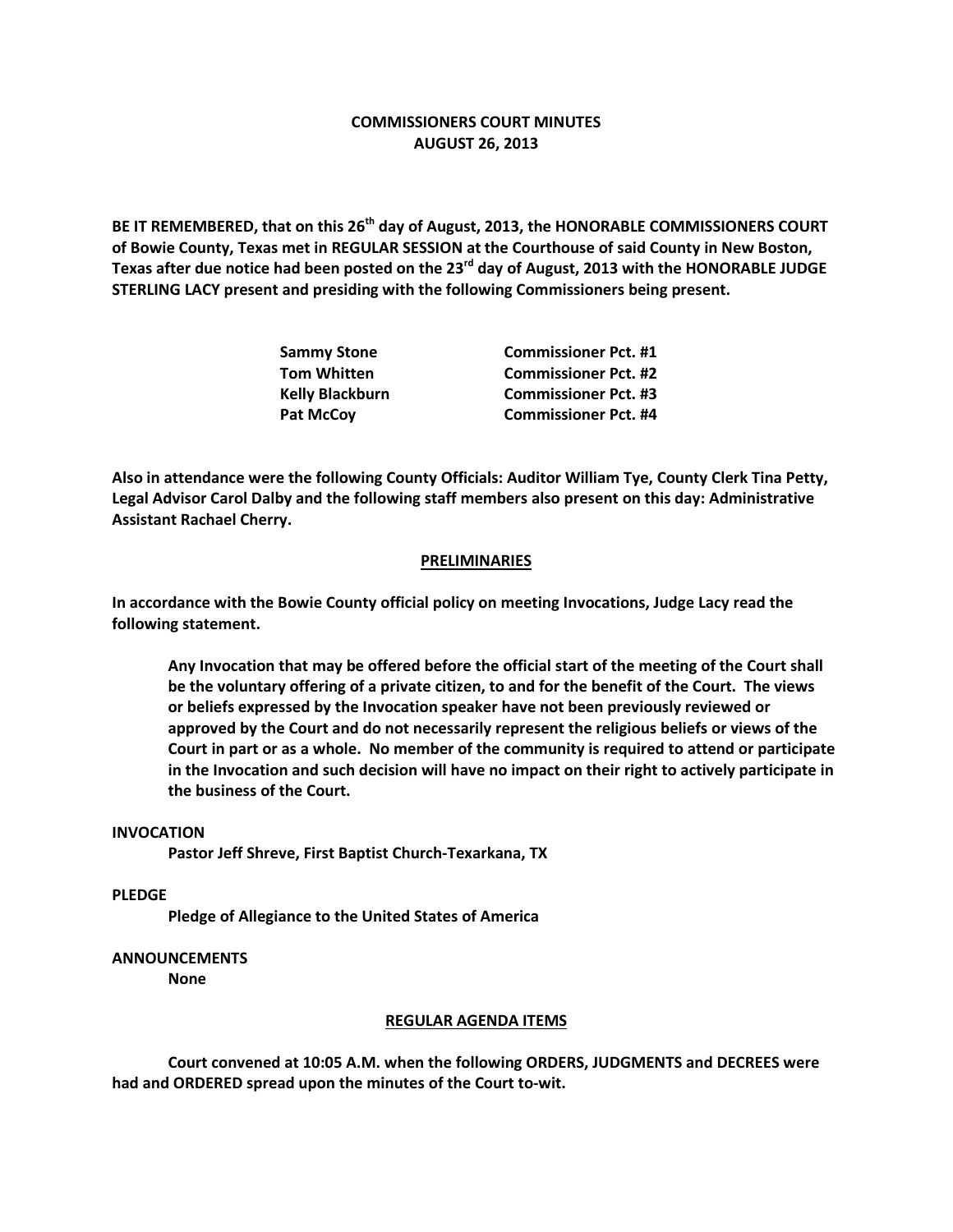- **Item 1: Public comments were made by Emily Sabo-Texarkana, TX. and Monte Young-Texarkana, TX.**
- **Item 2: Commissioner Pat McCoy responded to public comments.**
- **Item 3: On this 26th day of August, 2013, a motion was made by Commissioner Pat McCoy and duly second by Commissioner Tom Whitten to adopt the Order prohibiting outdoor burning. Motion was put to a vote and all voted aye and none opposed. Motion carried.**
- **Item 4: On this 26th day of August, 2013, a motion was made by Commissioner Pat McCoy and duly second by Commissioner Sammy Stone to approve the Order Considering The Request To Affirm Employees as of June 30, 2013, as read in Court. Motion was put to a vote and all voted aye and none opposed. Motion carried.**
- **Item 5: On this 26th day of August, 2013, a motion was made by Commissioner Kelly Blackburn and duly second by Commissioner Pat McCoy to table the Inter-local Cooperation Agreement between Bowie County and Johnson County due to venue issue and the Sheriff will bring back at a later date before the Court. Motion was put to a vote and all voted aye and none opposed. Motion carried.**
- **Item 6: On this 26th day of August, 2013, a motion was made by Commissioner Pat McCoy and duly second by Commissioner Kelly Blackburn to approve the Resolution authorizing the Ark-Tex Council of Governments (ATCOG) to prepare a hazard mitigation plan. Motion was put to a vote and all voted aye and none opposed. Motion carried.**
- **Item 7: On this 26th day of August, 2013, a motion was made by Commissioner Sammy Stone and duly second by Commissioner Tom Whitten to approve the Resolution provided by the Bowie County Elections Office for the appointment of Election Officers and the amount they are to be paid. Motion was put to a vote and all voted aye and none opposed. Motion carried.**
- **Item 8: On this 26th day of August, 2013, a motion was made by Commissioner Pat McCoy and duly second by Commissioner Kelly Blackburn to adopt the 2013 Sheriffs' and Constables' Fees as presented in Exhibit A. Motion was put to a vote and all voted aye and none opposed. Motion carried.**
- **Item 9: On this 26th day of August, 2013, a motion was made by Commissioner Sammy Stone and duly second by Commissioner Kelly Blackburn to approve payment of accounts payable. Motion was put to a vote and all voted aye and none opposed. Motion carried.**